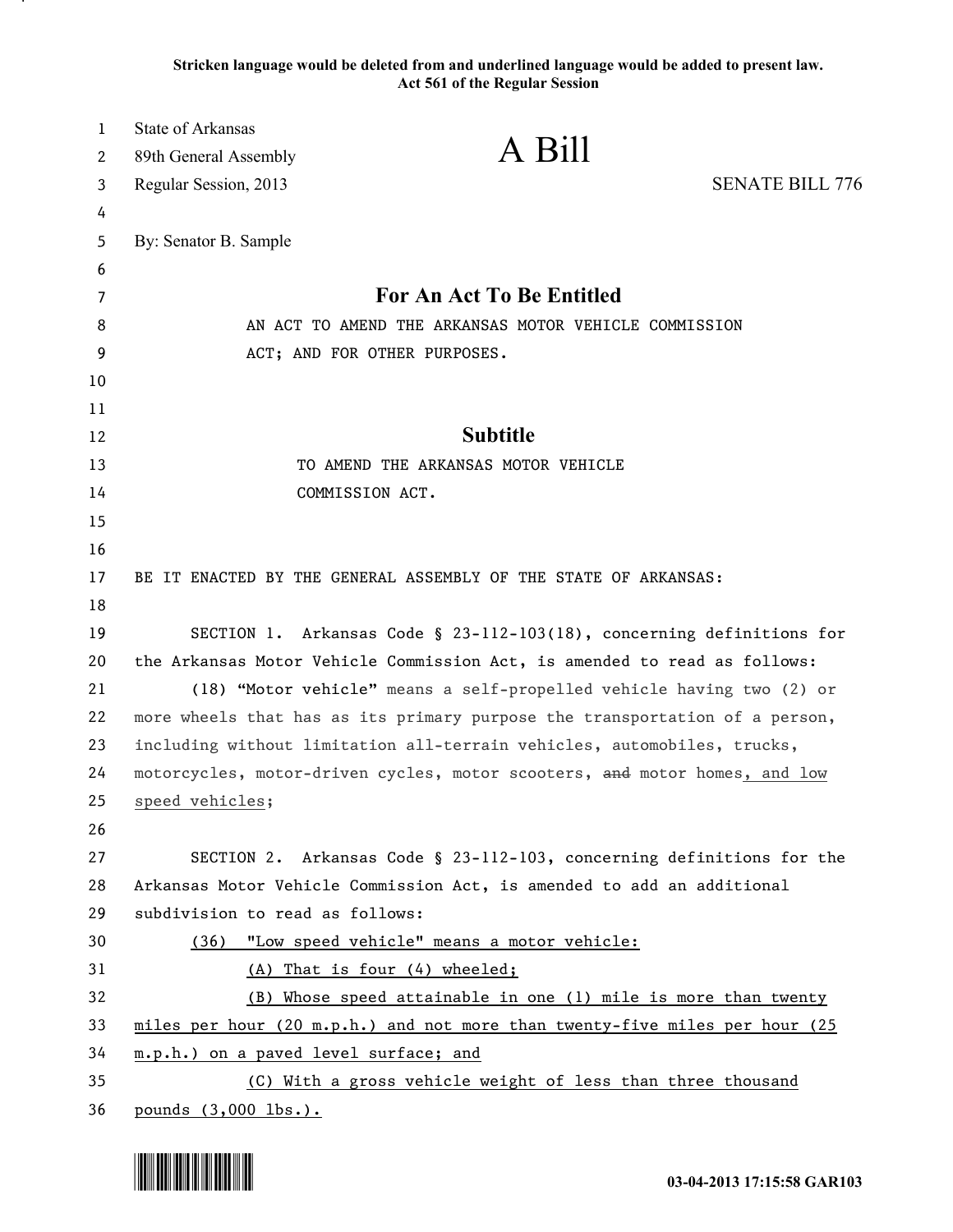SB776

| 1                     |                                                                               |  |  |
|-----------------------|-------------------------------------------------------------------------------|--|--|
| $\mathbf{2}^{\prime}$ | SECTION 3. Arkansas Code § 23-112-206 is repealed.                            |  |  |
| 3                     | 23-112-206. Fund transfer - Motor vehicle education and training.             |  |  |
| 4                     | For the fiscal year ending June 30, 2008, and for each fiscal year            |  |  |
| 5.                    | thereafter, the Executive Director of the Arkansas Motor Vehicle Commission   |  |  |
| 6                     | may certify, from time to time as needed, to the Chief Fiscal Officer of the  |  |  |
| 7                     | State the amount of funds necessary to transfer on his or her books and those |  |  |
| 8                     | of the Treasurer of State and the Auditor of State, from the Motor Vehicle    |  |  |
| 9                     | Commission Fund to the Department of Workforce Education Fund Account, to     |  |  |
| 10                    | provide funds for expenses related to motor vehicle education and training.   |  |  |
| 11                    | In no event shall the amount of funds transferred under the provisions of     |  |  |
| 12                    | this section exceed one hundred fifty thousand dollars (\$150,000) in any one |  |  |
| 13                    | $\left\langle \downarrow \right\rangle$ fiscal year.                          |  |  |
| 14                    |                                                                               |  |  |
| 15                    | SECTION 4. Arkansas Code § 23-112-302(c)(1)(A)(ii), concerning the            |  |  |
| 16                    | application for a license under the Arkansas Motor Vehicle Commission Act, is |  |  |
| 17                    | amended to read as follows:                                                   |  |  |
| 18                    | $(c)(1)(A)(ii)$ New motorcycle dealers, new all-terrain vehicle dealers,      |  |  |
| 19                    | new low speed vehicle dealers, and motor vehicle lessors must shall also be   |  |  |
| 20                    | accompanied by the filing with the commission of a corporate surety bond in   |  |  |
| 21                    | the penal sum of twenty-five thousand dollars $(25,000)$ on a bond form       |  |  |
| 22                    | approved by the commission.                                                   |  |  |
| 23                    |                                                                               |  |  |
| 24                    | SECTION 5. Arkansas Code § 23-112-317(c), concerning motor vehicle            |  |  |
| 25                    | dealer service and handling fees under the Arkansas Motor Vehicle Commission  |  |  |
| 26                    | Act, is amended to read as follows:                                           |  |  |
| 27                    | The Arkansas Motor Vehicle Commission shall determine by rule<br>(c)(1)       |  |  |
| 28                    | the amount of the service and handling fee that may be charged by a motor     |  |  |
| 29                    | vehicle dealer. The service and handling fee shall be no less than zero       |  |  |
| 30                    | dollars $(§0.00)$ and no more than one hundred twenty-nine dollars $(§129)$ . |  |  |
| 31                    | If a service and handling fee is charged under this<br>(2)                    |  |  |
| 32                    | section, the service and handling fee shall be:                               |  |  |
| 33                    | Charged to all retail customers; and<br>(A)                                   |  |  |
| 34                    | (B)<br>Disclosed on the retail buyer's order form as a                        |  |  |
| 35                    | separate itemized charge.                                                     |  |  |
| 36                    | (3) If a service and handling fee is charged under this                       |  |  |

03-04-2013 17:15:58 GAR103